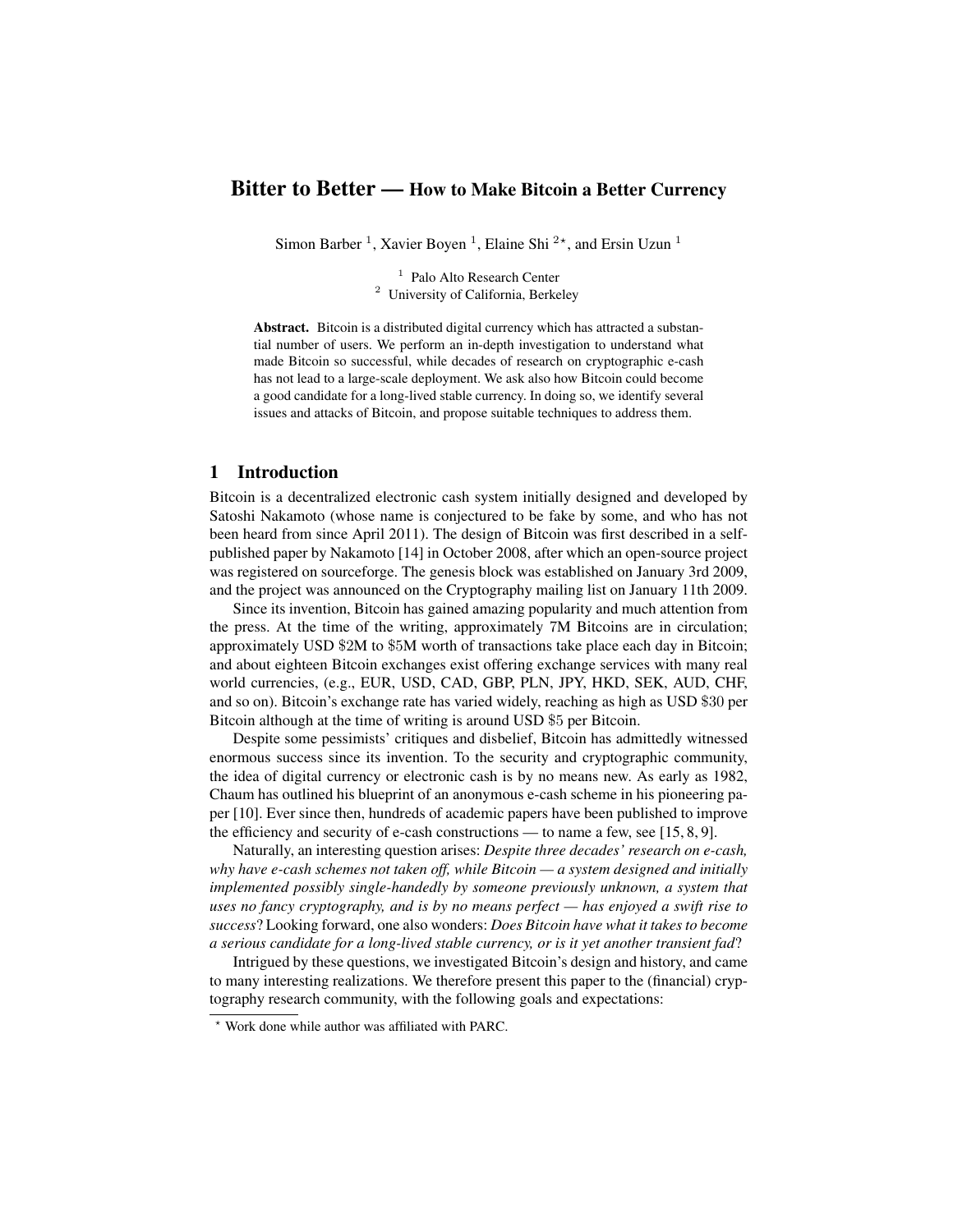- 1. To investigate the Bitcoin phenomenon, and achieve a deeper understanding of the crucial factors underlying its success, especially compared to other e-cash schemes.
- 2. To scrutinize the design of Bitcoin and analyze its strengths and weakness, in order to expose and anticipate potential attacks, and focus investigation on key issues;
- 3. To suggest redesigns, improvements, or extensions, such as, e.g., our fail-safe mixer protocol that requires no third-party and no system modification (Section 7).
- 4. To pose open research problems stemming from our broad reflections on Bitcoin;
- 5. Last but not least, to bring Bitcoin to the attention of the cryptography research community, to encourage it to reflect on its success, and draw lessons therein.

### 2 The Intriguing Success of Bitcoin: A Comparative Study

As mentioned earlier, despite three decades' research on e-cash by the cryptographic community [10, 15, 8, 9], all these efforts seem to have been dwindled by the swift success of Bitcoin. Has Nakamoto, a single individual whose name previously unheard of, outsmarted the ingenuity of all the cryptographers combined? Bitcoin is by no means perfect and some well-known problems are discussed later on. So what is it in Bitcoin that has ensured its success?

After an in-depth investigation of Bitcoin, we found that although Bitcoin uses no fancy cryptography, its design actually reflects a suprising amount of ingenuity and sophistication. Most importantly, it addresses the *incentive* problems most expeditiously.

No central point of trust. Bitcoin has a completely distributed architecture, without any single trusted entity. Bitcoin assumes that the majority of nodes in its network are honest, and resorts to a majority vote mechanism for double spending avoidance, and dispute resolution. In contrast, most e-cash schemes require a centralized bank who is trusted for purposes of e-cash issuance, and double-spending detection. This greatly appeals to individuals who wish for a freely-traded currency not in control by any governments, banks, or authorities — from libertarians to drug-dealers and other underground economy proponents (note that apart from the aforementioned illegal usages, there are numerous legitimate uses as well, which will be mentioned later). In a spirit similar to the original motivation for a distributed Internet, such a purely decentralized system guarantees that no single entity, no matter how initially benevolent, can succumb to the temptation or be coerced by a government into subverting it for its own benefit.

Incentives and economic system. Bitcoin's *eco-system* is ingeniously designed, and ensures that users have economic incentives to participate. First, the generation of new bitcoins happens in a distributed fashion at a predictable rate: "bitcoin *miners*" solve computational puzzles to generate new bitcoins, and this process is closely coupled with the verification of previous transactions. At the same time, miners also get to collect optional transaction fees for their effort of vetting said transactions. This gives users clear economic incentives to invest spare computing cycles in the verification of Bitcoin transactions and the generation of new Bitcoins. At the time of writing the investment of a GPU to accelerate Bitcoin puzzle solution can pay for itself in ∼6 months.

Predictable money supply. Bitcoin makes sure that new coins will be minted at a fixed rate, that is, the larger the Bitcoin community and the total computational resource devoted to coin generation, the more difficult the computational puzzle becomes. This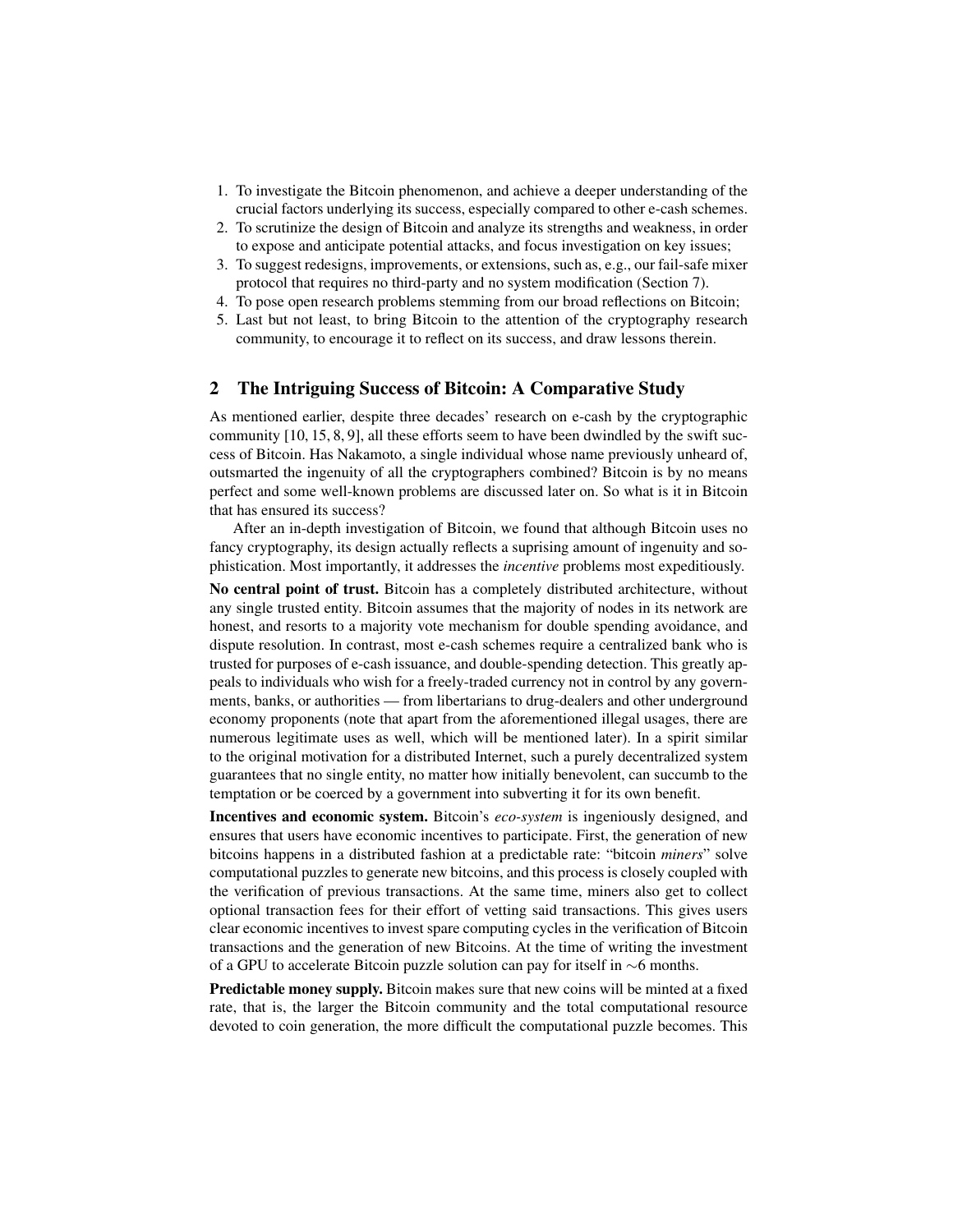provides strong incentives for early adopters — the earlier in the game, the cheaper the coins minted. (In a later section we discuss negative consequences that the adopted money supply schedule will have, in the long term, on value, incentives, and security.)

Divisibility and fungibility. One practical appeal of Bitcoin is the ease with which coins can be both divided and recombined to create essentially any denomination possible. This is an Achilles' heel of (strongly anonymous) e-cash systems, because denominations had to be standardized to be unlinkable, which incidentally makes the computational cost of e-cash transactions linear in the amount. In Bitcoin, linkage is inherent, as it is what prevents double spending; but it is the identities that are "anonymous".

Versatility, openness, and vibrancy. Bitcoin is remarkably flexible partly due to its completely distributed design. The open-source nature of the project entices the creation of new applications and spurs new businesses. Because of its flexibility and openness, a rich extended ecosystem surrounding Bitcoin is flourishing. For example, *mixer* services have spawned to cater to users who need better anonymity guarantees (see Section 7 for details). There are payment processor services that offer gadgets venders can embed in their webpages to receive Bitcoin payments alongside regular currency.

Scripting. Another salient and very innovative feature is allowing users (payers and payees) to embed scripts in their Bitcoin transactions. Although today's reference implementations have not fully utilized the power of this feature, in theory, one can realize rich transactional semantics and contracts through scripts [2], such as deposits, escrow and dispute mediation, assurance contracts, including the use of external states, and so on. It is conceivable that in the future, richer forms of financial contracts and mechanisms are going to be built around Bitcoin using this feature.

Transaction irreversibility. Bitcoin transactions quickly become irreversible. This attracts a niche market where vendors are concerned about credit-card fraud and chargebacks. Through personal communication with a vendor selling specialty magazines, he mentioned that before, he could not conduct business with customers in certain countries where credit-card fraud prevails. With Bitcoin, he is able to extend his business to these countries due to the protection he obtains from the irreversibility of transactions.

Low fees and friction. The Bitcoin verifiers' market currently bears very low transaction fees (which are optional and chosen by the payer); this can be attractive in micropayments where fees can dominate. Bitcoin is also appealing for its lack of additional costs traditionally tacked upon international money transfers, due to disintermediation.

Readily available implementations. Last but not the least, in comparison with other ecash schemes, Bitcoin has provided readily available implementations, not only for the desktop computer, but also for mobile phones. The open-source project is maintained by a vibrant community, and has had healthy developments.

## 3 Under the Hood of the Bitcoin System

Bitcoin is based on a peer-to-peer network layer that broadcasts data to all nodes on the network. There are two types of object that are broadcast: transactions and blocks. Both object types are addressed by a hash of the object data, and are broadcast through the network to all nodes. Transactions are the operations whereby money is combined, divided, and remitted. Blocks record the transactions vetted as valid.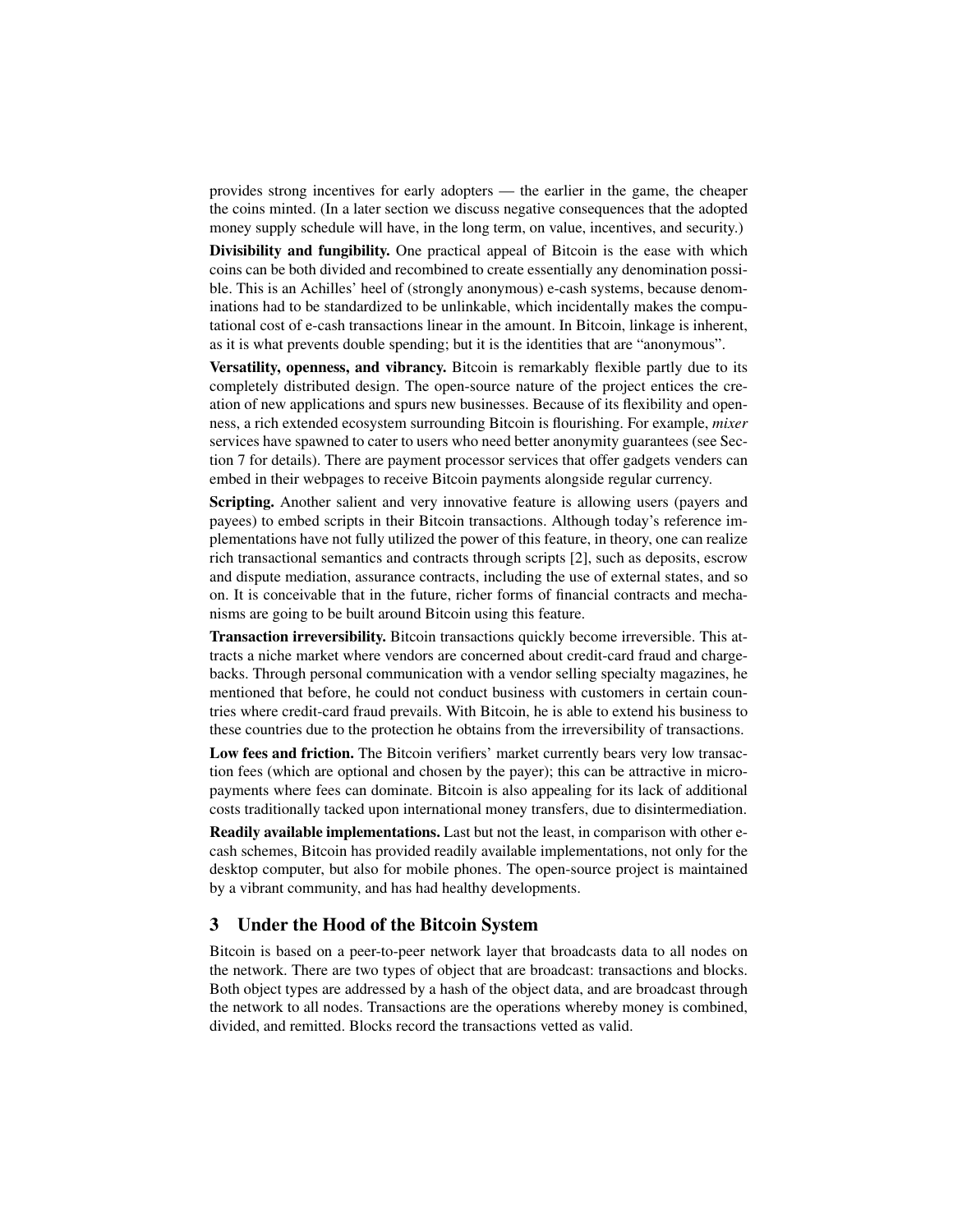Spending. Suppose that Alice wishes to remit 1 bitcoin to Bob and 2 to Carol. Alice's coins "reside" in prior transactions that designate her public key as beneficiary. To spend coins, Alice creates a new transaction that endorses any such coins she has not spent yet, e.g., she can endorse, using a digital signature, 4 coins each received from Diane and Edgar as the *inputs* of her new transaction. As *outputs* she specifies 1 coin for Bob, 2 for Carol, and 4.99 of "change" back to herself. In this example, Alice chose to leave a residual of 0.01 coin, which can be claimed as a *fee* by whoever vets it first.

Vetting. In order for a transaction to be confirmed, its various components must be validated and checked against double spending. Once verified, transactions are incorporated in frequently issued official records called *blocks*. Anyone is allowed to create such blocks, and indeed two sorts of incentives are offered to attract verifiers to compete for block creation: (1) the collection of fees; and (2) the minting of new coins.

Minting. The bitcoin money supply expands as each block created may contain a special *generation transaction* (with no explicit input) that pays the block creator a timedependent amount for the effort (50 coins today, rapidly decreasing). The rate of block, hence money, creation is limited by a *proof of work* of adaptive difficulty, that strives to maintain a creation rate of one block every 10 minutes across the whole network. Bitcoin transaction verification is thus a lucrative race open to all, but a computationally expensive one. Note: "bad" blocks will be rejected by peers, invalidating their rewards.

## 3.1 Transactions and Scripting: the Tools for Spending

One of the main powers of the Bitcoin system is that the input and output of transactions need not have a fixed format, but rather are constructed using a Forth-like stack-based flexible scripting language. We remark that transaction principals are not named users but anonymous public keys, which users may freely create in any number they wish.

Transactions. Transaction encapsulate the movement of bitcoins by transfering the value received from its *inputs* to its *outputs* (exception: *generation transactions* have no explicit input at all). An input identifies a previous transaction output (as the hash of the earlier transaction and an index to an output within it), and claims its full value. An output specifies an amount; the outputs' total must not exceed the inputs'. Both also contain fragments of executable script, on the input side for redeeming inflows, and on the output side for designating payees.

Script fragments. The scripting language is a Forth-like stack-based language. Operators include cryptographic operations like SHA1 (which replaces the top item on the stack with its hash), and CHECKSIG (which pops an ECDSA public key and signature from the stack, verifies the signature for a "message" implicitly defined from the transaction data, and leaves the result as a true or false on the stack). For a transaction to be valid, its outputs must not exceed its inputs, and its issuer must show title to each input claimed. Title is tested by evaluating the input script fragment concatenated with the script fragment from the output (of an earlier transaction) that the input references.

Standard transfer. To illustrate how the stack-based scripting language can be used, among other things, to designate and enforce the recipient of a transfer, we study the example of the standard Bitcoin transaction used for transfer. To send coins to an address stated as the hash of a public key, the payer, Alice, creates a transaction output with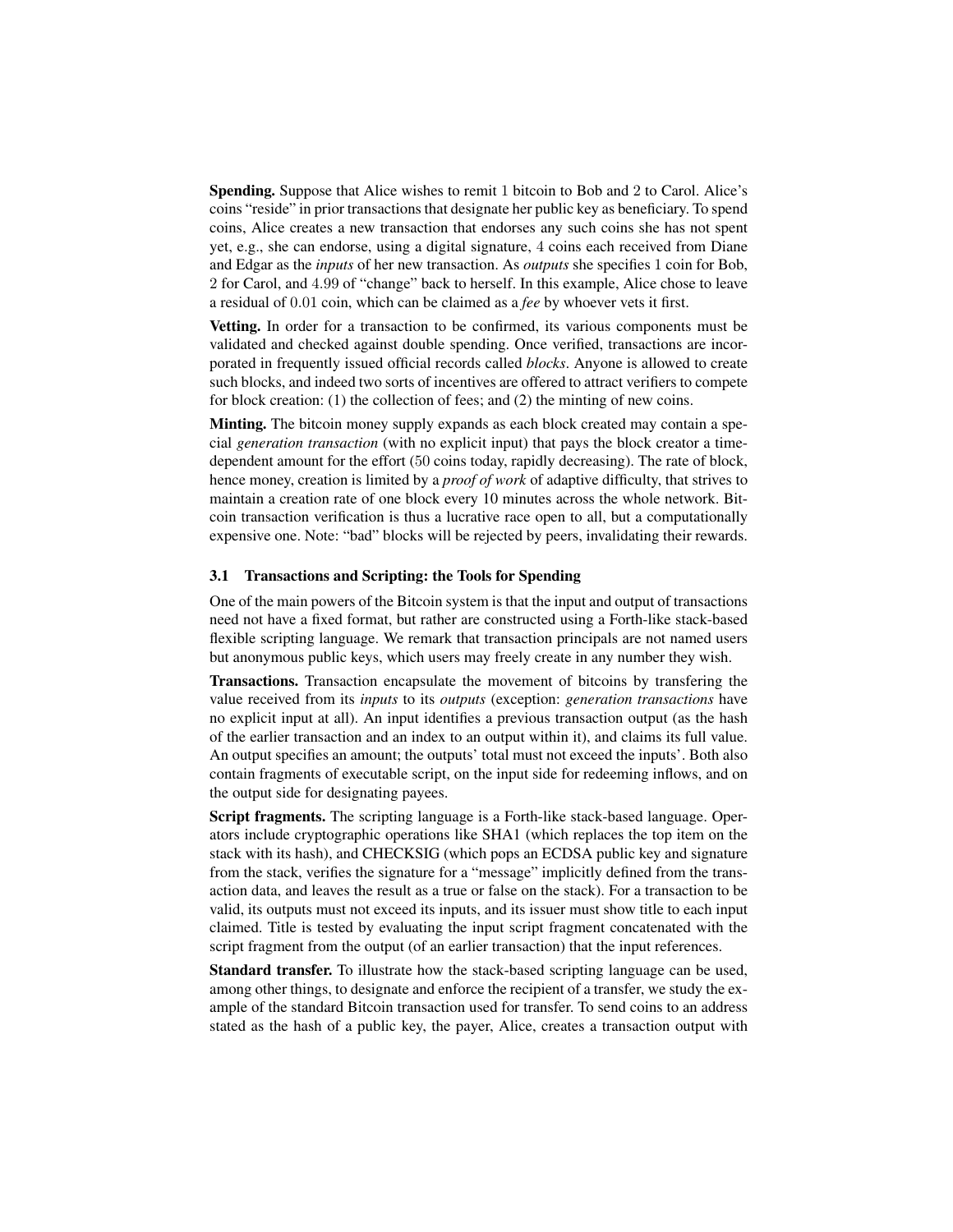the following associated script fragment (recall that since the amount is specified in a special record associated with the output; the script only needs to enforce the recipient):

DUP HASH160 <recipient-address> EQUALVERIFY CHECKSIG  $(*)$ The recipient, Bob, will notice the remittance (since it is broadcast to all), and mark it for spending. Later on, to spend those received coins, he creates a transaction with an input that redeems them, and an output that spends them. The redeeming input script is:  $\langle$  signature>  $\langle$  public-key> ( $\star\star$ )

Bob will have managed to spend coins received from Alice if his redemption is valid. This is checked by executing the concatenated script  $(\star, \star\star)$ : the input fragment  $(\star)$ pushes a signature and a key on the stack; the output fragment  $(\star \star)$  checks that the key hash matches the recipient, and checks the signature against transaction and key.

### 3.2 Blocks and Coin Creation: the Process of Verifying

Transactions become effective after they have been referenced in a *block*, which serve as the official record of executed transactions. Transactions may only be listed in a block if they satisfy such conditions as valid timestamping and absence of double spending.

Blocks. A block consists of one "*coinbase*" minting transaction, zero or more regular spending transactions, a computational proof of work, and a reference to the chronologically prior block. Thus the blocks form a singly linked *blockchain*, rooted in Nakamoto's genesis block whose hash is hardcoded in the software. The regular creation of new blocks serves the dual purpose of ensuring the timely vetting of new transactions, and the creation of new coins, all in a decentralized process driven by economic incentives (the minting of new coins and the collection of fees) balanced by computational costs. The *difficulty* of the required proof of work is adjusted by a feedback mechanism that ensures an average block creation interval of 10 minutes across the entire network.

Coinbase. Currently, each new block may contain a coinbase transaction with an implicit input value of 50 coins, with about  $7M$  already minted as of this writing. The minting rate is slated to decrease shortly, eventually to reach zero when the total supply reaches about 21M bitcoins. The coinbase transaction also serves to claim all the *fees* in the transactions collected in the block. Both minting and fees motivate people to create blocks and hence keep the system alive.

#### 3.3 Forking and Conflict Resolution

If two blocks are published nearly simultaneously, a fork in the chain can occur. Nodes are programmed to follow the blockchain whose total proof-of-work *difficulty* is the largest and discard blocks from other forks. Transactions on the discarded branch will eventually be collected into blocks on the prevailing branch. This mechanism ensures that one single ordering of transactions becomes apparent and accepted by all (although it may take a few blocks' time to become clear), and hence this solves the doublespending problem.

### 4 Structural Problems and Potential Solutions

Whether by accident or by design, the Bitcoin system as presently parameterized defines a currency with *extreme deflationary* characteristics built into it. Currently coins are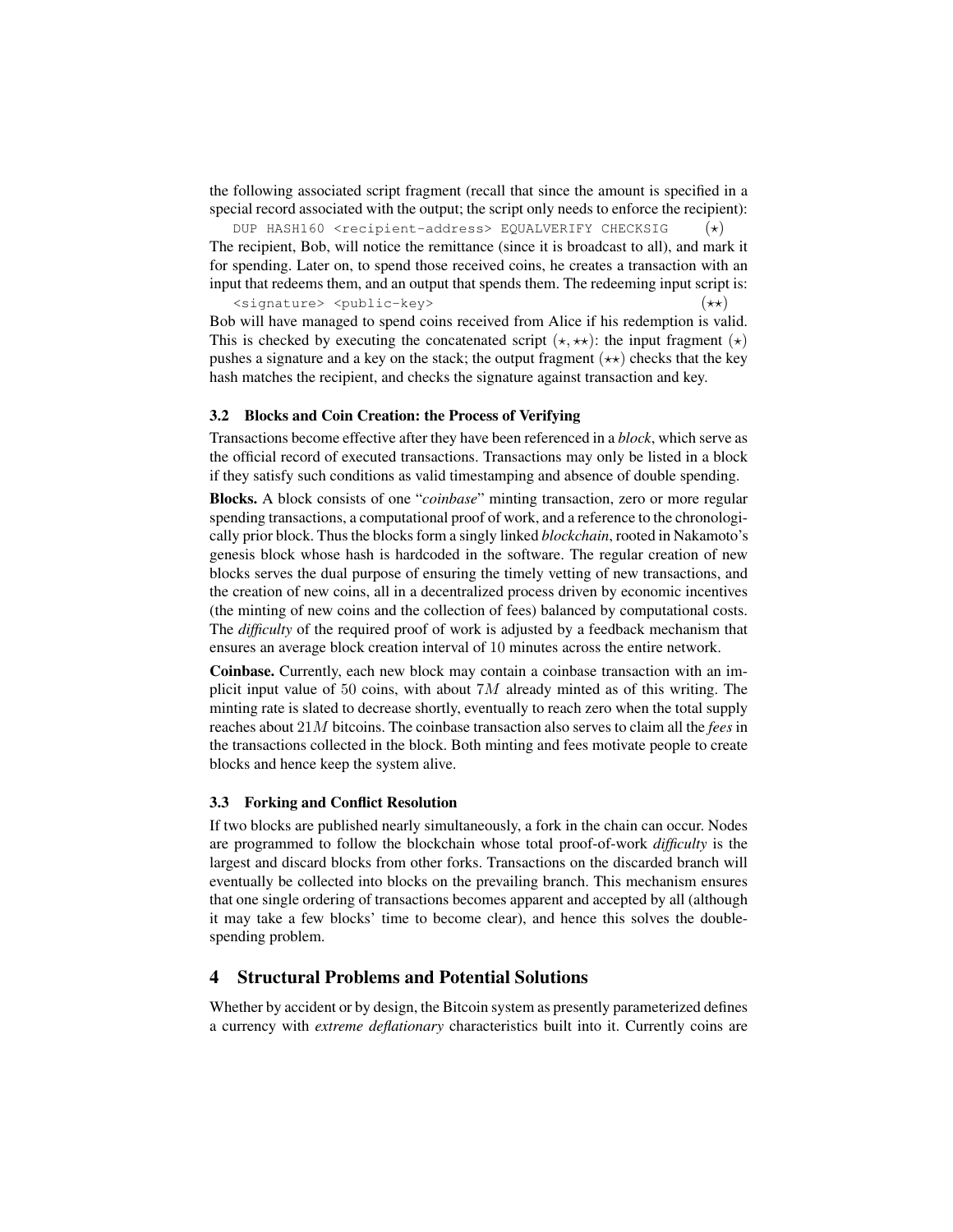minted by verifiers (i.e., block creators, or "*miners*") as an incentive to keep the Bitcoin ecosystem running, but minting is poised to expire gradually, and rather soon, resulting in a hard cap on the coins total. Moreover, coins whose private key has been forgotten or destroyed — let us call them *zombie coins* — can never be replaced, resulting in further shrinkage of the money base. For perspective, of the 21M coins maximum, 7M have already been minted; and of those, tens of thousands have reportedly become zombies.

Aside from economic considerations that have been discussed at length [4], The potential deflationary spiral in a decentralized system like Bitcoin has security implications that should not be neglected.

### 4.1 Deflationary Spiral

In capped supply, bitcoins have no alternative but to appreciate tremendously should the system ever gain more than marginal acceptance. Even in a "mature market" scenario with, say, a stable 1% of the US GDP transacted in BitCoins and 99% in dollars, the real purchasing power of coins would still increase over time, as each coin would capture a correspondingly constant fraction of the country's growing wealth. Put in another way, while the Federal Reserve can increase the number of dollars in circulation to accommodate economic growth, in a Bitcoin economy the only outlet for growth would be appreciation of the currency. While it has been observed that the money supply cap could lead to a severe deflationary spiral [4], it is quite a paradox that the intrinsic strength of the Bitcoin currency could be its greatest weakness, causing an even more catastrophic unraveling than through "mere" deflation.

Hoarding: a moral hazard? Bitcoins much more than any other currency in existence derive their value from the presence of a live, dynamic infrastructure loosely constituted by the network of verifiers participating in block creation. Because of their appreciation potential, bitcoins will tend to be saved rather than spent. As hoarded bitcoins vanish from circulation, transaction volume will dwindle and block creation will become less profitable (fewer fees to collect). If circulation drops too much, it can precipitate a loss of interest in the system, resulting in "bit rot" and verifier dearth, until such point that the system has become too weak to heal and defend itself. Of particular concern is an unavoidable large-scale fraud that we describe in the next section, and whose aftermath includes sudden loss of confidence, collapse of value, and repudiation.

Towards decentralized organic inflation. An antidote to the preceding predicament could take the form of a Bitcoin-like electronic currency with a decentralized inflationary feedback built-in, that could control the global minting rate based, e.g., on transaction volume statistics. While we leave the devising of monetary parameters for such an "organically inflationary" currency as an open problem, we show next how deflationary expectations negatively impact the long-term structural security of the Bitcoin system.

### 4.2 Doomsday, or the "History-Revision" Attack

In the Bitcoin world, transactions are irrevocably valid once they are incorporated into the ever growing Block Chain, *insofar as they do not end up in the discarded branch of a fork*. As previously described, short-lived forks may arise, but tend to be quickly resolved per the rule that the chain whose "total difficulty" is the greatest, prevails.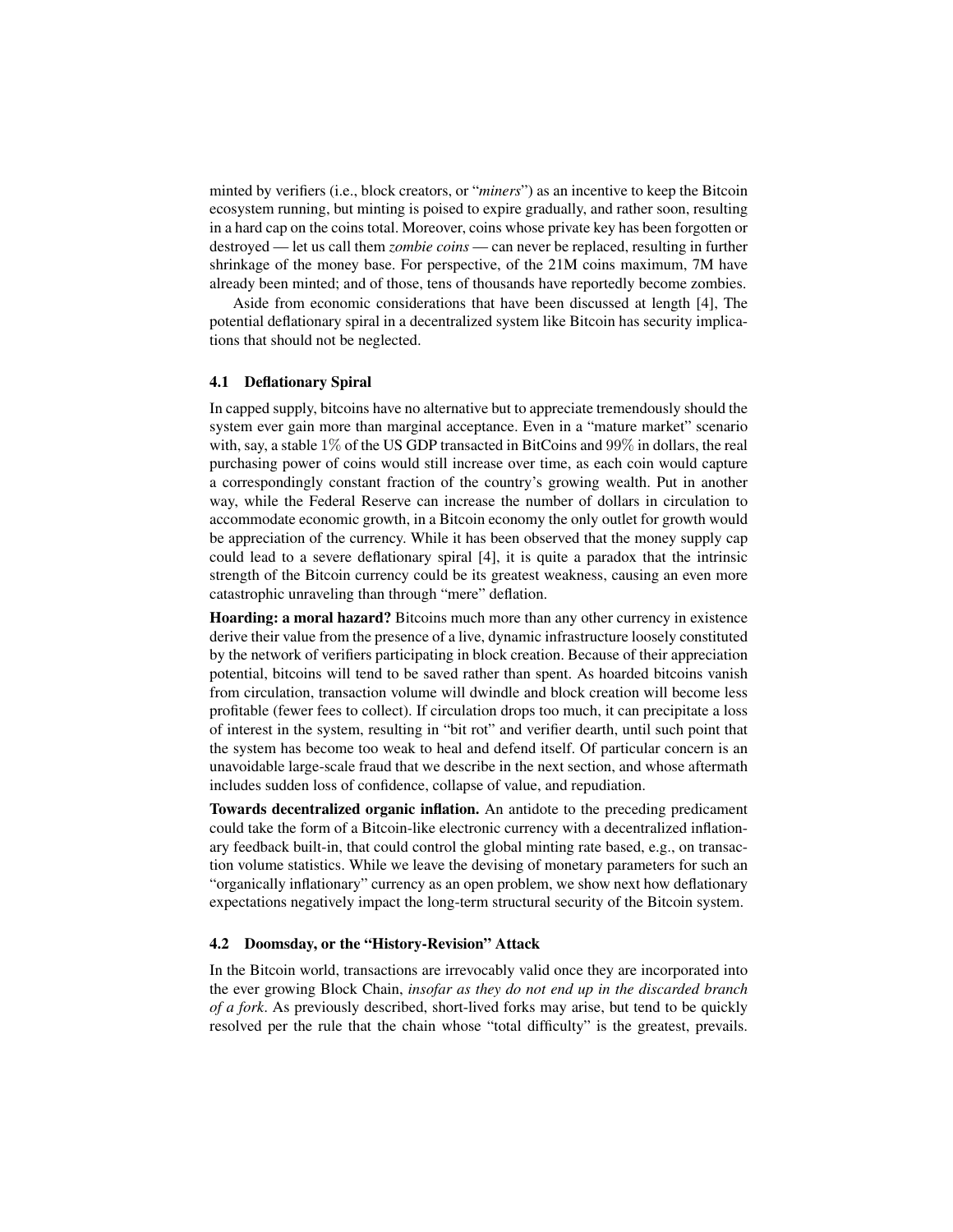Most forks are benign, causing the few transactions on the wrong side of the fork to be delayed — merely a temporary rejection, unless double spending was attempted.

This approach works well, under the crucial assumption that no attacker should ever be able to muster so much computational power that it is able to fake and publish an "alternative history", created *ex post facto*, that has greater total difficulty and hence is more authoritative than the actual history. In such event, the forking rules would cause the actual history to be discarded in favor of the alternative history, from the forking point onwards. We designate this as the *history-revision* attack. In the extreme case where the fork is made near time zero, a history-revision attacker would cause the entire coin base ever created to be replaced with a figment of its forgery.

One may take solace in the ludicrous amount of computing power that, one might hope, such a history-revision attack would require. Alas, the threat is very real — owing both to technical and monetary characteristics of Bitcoin.

Technical vulnerability. The attack's feasibility stems from Moore's law, which empirically posits that computation power per unit cost is doubling every year or so. Assuming a stable population of verifiers, the *block difficulty* parameter (set by the system to maintain a block creation mean interval of 10 minutes) is thus an exponential function of time,  $f(t) = \alpha e^{t/\tau}$ . The *total difficulty* of the block chain at any point in time is thus approximated by the integral  $F(t) = \int_{t_0}^{t} f(t')dt' \propto f(t)$ . It follows that, regardless of the block chain's length, an attacker that can muster a small multiple (say  $2\times$ ) of the computation power of the legitimate verifiers together, and starting an attack at time  $t = t_1$ , will be able to create an entire alternative history *forked at the origin time*  $t_0$ , whose total difficulty  $F'(t)$  overtakes  $F(t)$  at some future time  $t = t_2$ , where the attack length  $\Delta t = t_2 - t_1$  is bounded by a constant (about 1–2 years for a 2× multiple).<sup>3</sup>

Economic motivation. The strong deflationary characteristic of Bitcoin further compounds the problem. On the one hand, Bitcoins are a currency poised to explode in value, *ceteris paribus*, as already discussed; and hence so will the incentive for theft. On the other hand, the way deflation comes into play, driven by a hard cap on the money supply, will all but eliminate the money-minting incentive that currently draws in the many verifiers that by their competition contribute to make block creation a difficult problem. With this incentive dwindling, laws of economics dictate that the competitive effort devoted to verifying transactions and creating blocks will diminish. In other words, while block difficulty may continue to increase for some time into the future, it will eventually start to *decrease* relatively to the power of the day's typical PC. History revision attacks will thence become *easier* not harder.

#### 4.3 Countering "Revisionism" by Checkpointing the Past

We outline a distributed strategy to tackle the history-revision attack threat in a simple and elegant way. Its principle is rooted in the commonsense notion that one ought to be suspicious of tales that conflict with one's own first-hand recollection of events.

<sup>3</sup> To underscore the seriousness of the threat, we note that it is common nowadays for *miners* to pool their resources and, by some estimates, one such *mining pool*, deepbit, contributes 40% of the total computation power devoted to mining in the entire system. Merely doubling its "market share" would make it able to revise the entire Bitcoin history in a year's time, owing to Moore's law. Botnets and governments may be there already.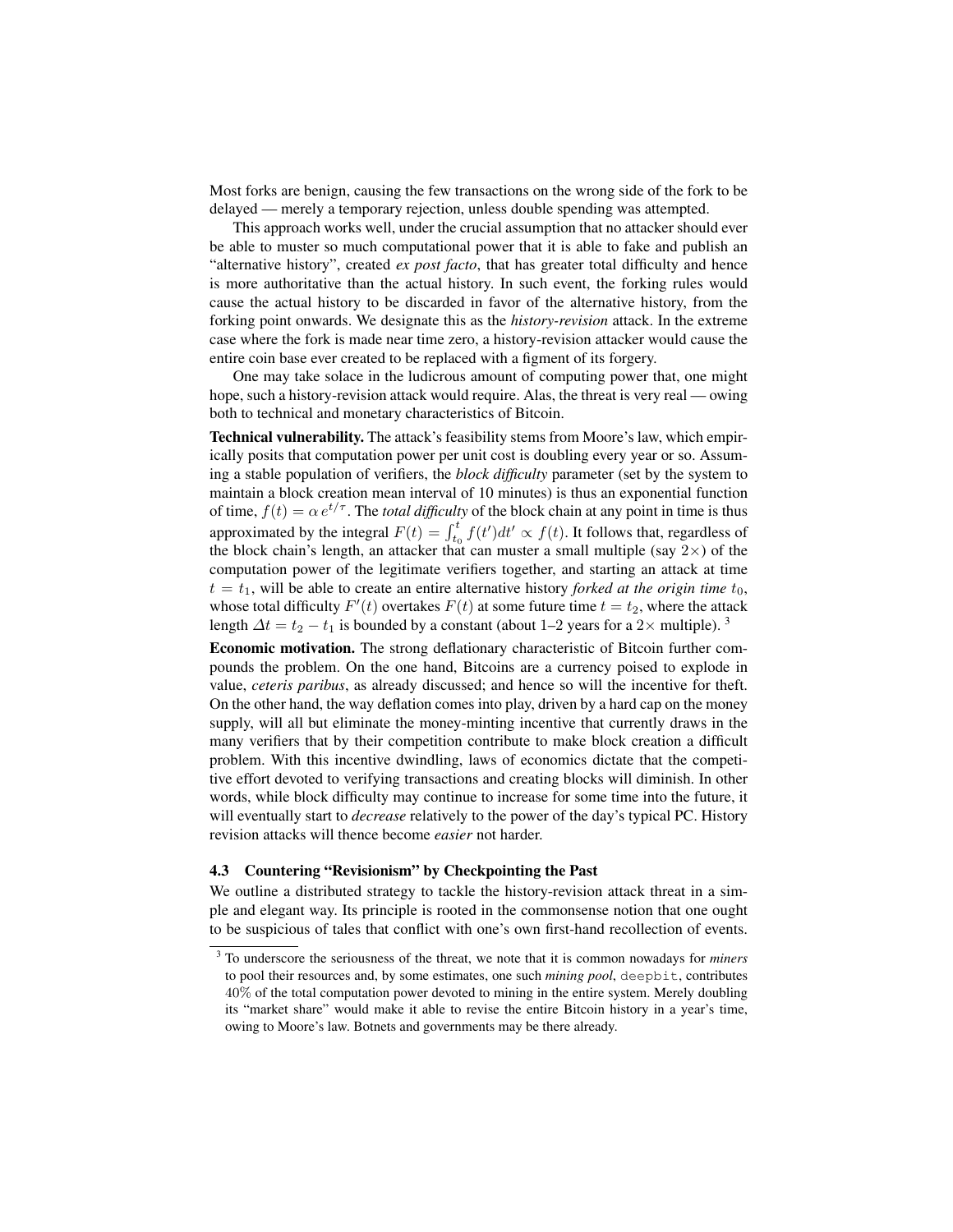Translated in the Bitcoin world, we propose that a Verifier that has been running without interruption for a long time, should be "highly skeptical" of any long-range fork resolution that would drastically change its own private view of the transaction history acquired from *first-hand* data collection and block creation.

Private checkpointing. Verifiers should thus timestamp published transactions as they see them, and privately take regular snapshots of their own view of the transaction history (such snapshots should be made tamper-proof, e.g., with a cryptographic forwardsecure signature). If in the future a drastic fork is put forth that is inconsistent with many of the various snapshots taken, the verifier should demand an increasingly high burden of proof before accepting the "new" branch as correct. E.g., the verifier should not merely accept an alternative branch whose total difficulty exceeds that of the privately checkpointed history, but demand an increasingly high margin of excess, the longer and the more improbable the alternative branch is deemed w.r.t. the verifier's private knowledge.

Implicit voting and phase transition. Verifiers ought to make such determination independently, based on *their own* remembered history. That is to say that "young" verifiers that recently came online, and acquired their history by downloading the transaction log *ex post facto*, would have little first-hand checkpointing to rely upon, and would thus behave as in the current system (merely favoring the most difficult branch in a fork). "Seasoned" verifiers that have seen and checkpointed ancient transactions firsthand, would on the contrary oppose a resisting force of skepticism against what they perceive could be an attempt to revise history. As a result, the network would partition into two camps, but only briefly, as certain verifiers that are on the fence "flip" one way or the other based on observing their peers' endorsement of either branch of the fork. Eventually, as more and more verifiers endorse one position over the other, and the corresponding branch of the fork grows faster, the whole network will "phase-transition" back to a single unified view.

Comparative behavior. Our strategy is a strict improvement over the current Bitcoin handling of history-revision attacks, for in all cases where a history-revision attack would *fail* in the current system, our system would behave identically (and exhibit no partition, and no subsequent phase transition). It is only in cases where a historyrevision attack would have *succeeded* in the current system, that a partition could occur in the new system. A partition could remain meta-stable for a certain time, but eventually ought to resolve itself by taking the bulk of the network to one side or the other.

Checkpointing today. We remark that the current protocol already does what we would call "fiat checkpointing", where authoritative checkpoints (in the form of hardcoded hashes of certain blocks) are pushed out with software updates [12]. Alas, there is no reason to trust a download of the software any more than one of the transaction history itself. This is unlke our private checkpointing proposal which emphatically prescribes first-hand checkpoints, independently made by each verifier in a privately tamper-proof decentralized way.

We leave as an open problem the formal design and analysis of "anti-revisionism profiles" that offer marked security against vastly powerful history-revision attacks, while guaranteeing that partitions caused by accidental forks get quickly resolved.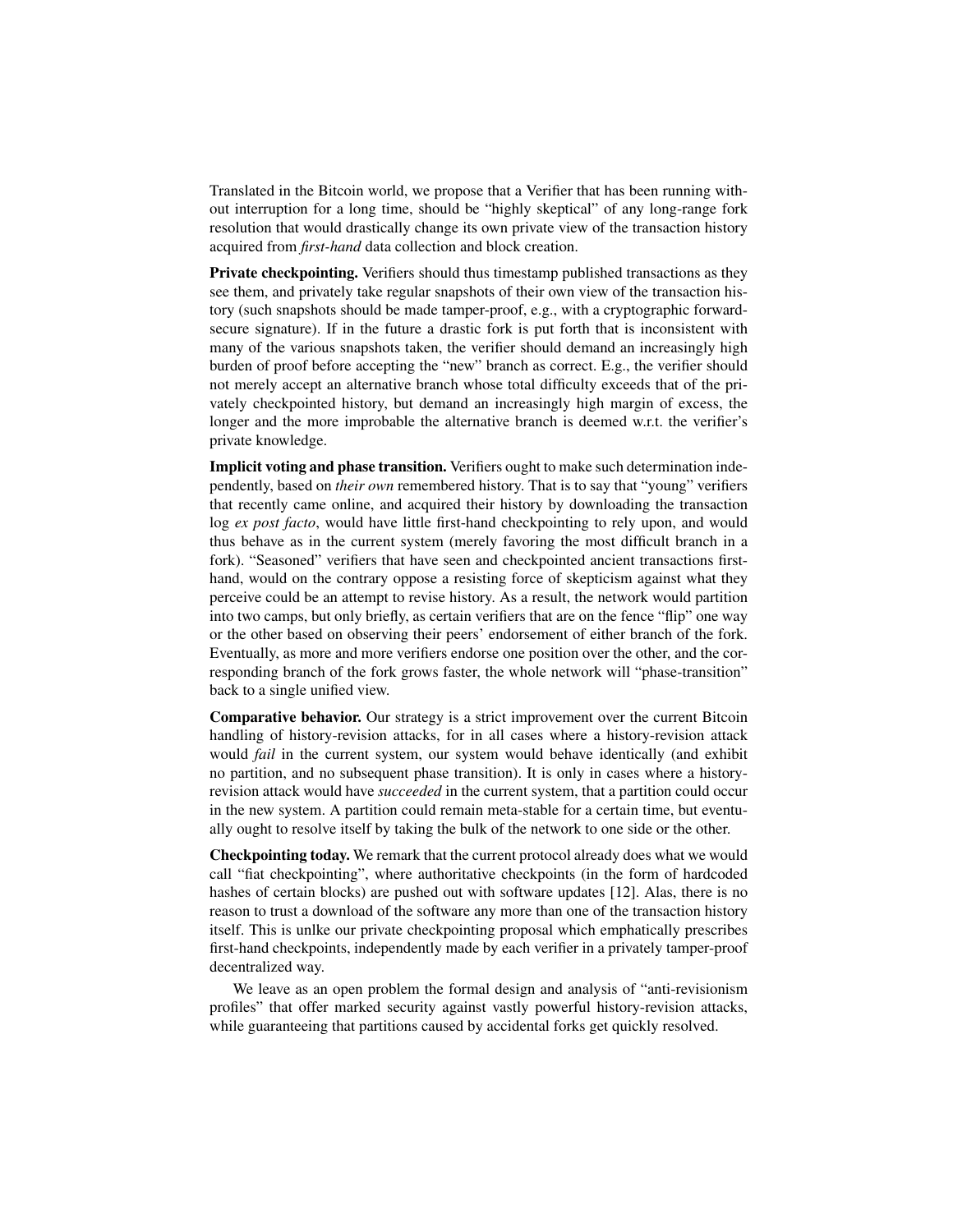# 5 Theft or Loss of Bitcoins

As all bitcoins are public knowledge (in the form of unredeemed transaction outputs), what enables a user to spend a coin is possession of the associated private key. Theft or loss of private keys, or signature forgeries, thus equate to loss of money in this world.

### 5.1 Malware Attacks

Reported malware attacks on Bitcoin are on the rise [16, 1], resulting in the theft of private keys. The online wallet service mybitcoin.com recently lost \$1.3 million worth of users' coins due to malware [1]. Several solutions can be envisaged; we mention:

Threshold cryptography. A natural countermeasure to malware is to split private keys into random shares, using standard threshold cryptography techniques [11, 13], and distribute them onto multiple locations, e.g., a user's desktop computer, her smart phone, and an online service provider. In this way, only when a threshold number of these devices collaborate, can a user spend her coins. Of course, doing so can harm the usability of the system, since coins can no longer be spent without operating multiple devices (even though not all the devices but only a chosen number of them are needed at once).

Super-wallets. To address the usability concern, we propose the simple idea of *superwallet*, i.e., a user's "personal bank" where most of her coins are stored. The superwallet is split across multiple computing devices, using threshold techniques as above. In addition, the user carries a small*sub-wallet* with her on her smartphone. Pre-approved transactions are setup so that the user can withdraw money from her super-wallet onto her sub-wallet, periodically in small amounts (similar to how real banks let people withdraw cash from ATMs today). The user now only needs her smartphone to spend money in her wallet, and in case her smartphone is captured by an adversary, the user only loses the small amount of money that she has in her wallet, but not that in her personal bank. Large amounts can always be spent from the super-wallet using a threshold of devices.

Both approaches can be implemented as backward-compatible and incrementally deployable wrappers, requiring changes in the signature generation but not verification.

#### 5.2 Accidental Loss of Bitcoins

Apart from malware, system failures or human errors can cause the accidental loss of the wallet file (which stores the private keys needed to spend coins), which in turn leads to the loss of coins (turning them into *zombies*). For example, bitomat, the third largest bitcoin exchange, recently lost about \$200K worth of bitcoins (at the exchange rate at the time) due to the loss of its private wallet file — the cause was later identified to be human error, as the developer hosted the wallet on non-persistent cloud storage [3].

Backups. Naturally, the universal answer against accidental loss or adversarial destruction of data, is to follow best-practice backup procedures. For backup purposes, the wallet file should be treated like any other private cryptographic asset — meaning that backups are a non-trivial proposition, not because of volume, but because of secrecy. With Bitcoin, things are complicated by the incessant creation of keys.

Pseudo-random keys. To avoid having to back up a constantly growing wallet file, a trivial solution is to generate all of one's private keys not at random, but pseudorandomly from a master secret that never changes, using a standard PRG. The problem then reduces to that of backing up the short and static PRG seed, e.g., in a bank vault.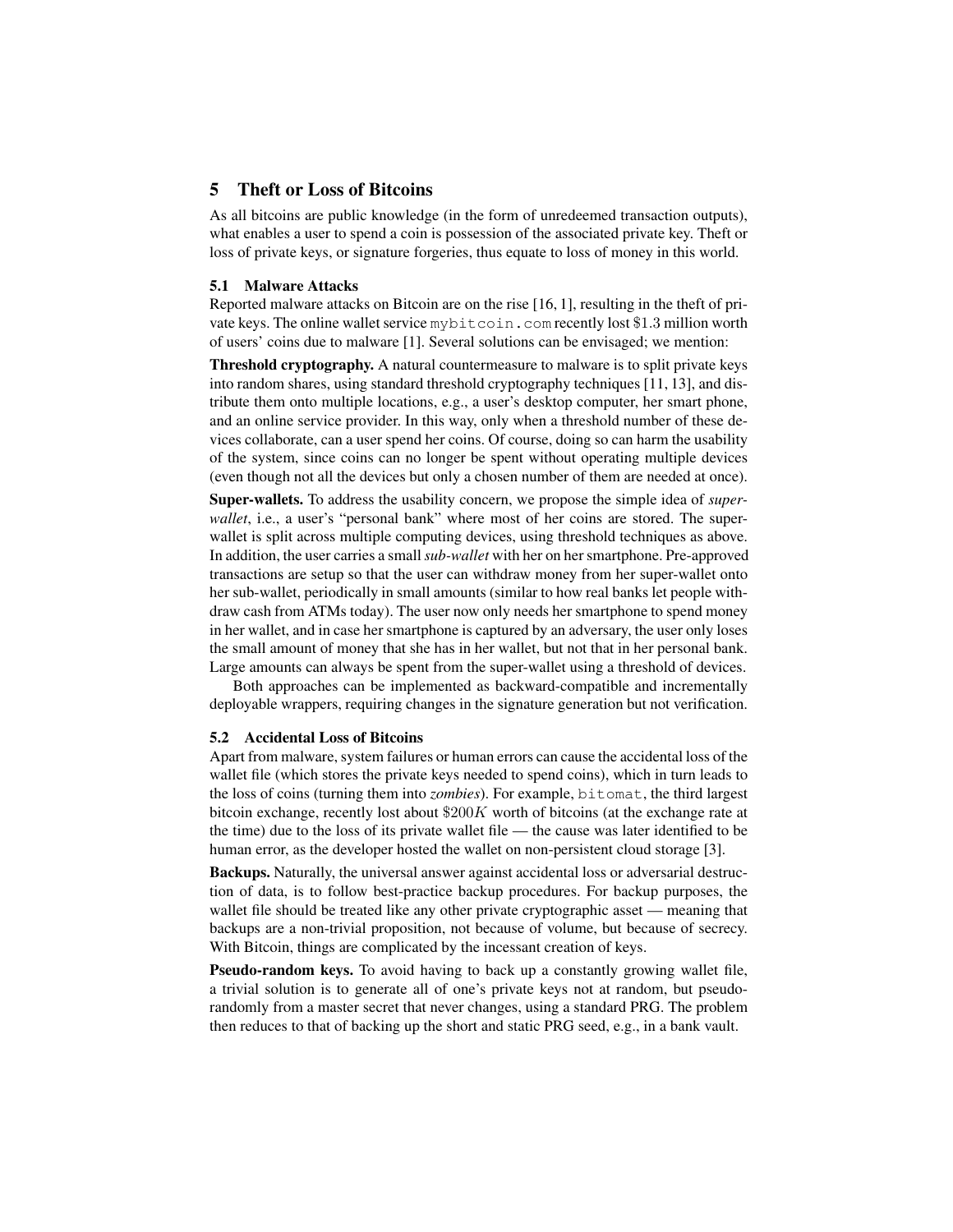Encryption. A natural idea is to encrypt the wallet using a password sufficiently strong that the resulting ciphertext can be widely replicated without fear of cryptanalysis. This approach is especially useful in conjunction with pseudo-random keys, as then coins can be spent and received without requiring the ciphertext to be updated. The main problem, of course, is that strong passwords are prone to memory loss and palimpsest.

Offline (single-)password-based encryption. One solution relies on the "optimal" password-based encryption system of [7], which offers optimal trade-offs between password strength (how tough it is to guess) and "snappiness" (how quickly it can be used, which is also kept a secret). Users can even set multiple passwords with varying tradeoffs for a common security goal: e.g., an everyday password, complex but snappy; and a backup password, simple but just as secure by virtue of being made "sluggish". A pseudo-random wallet seed, encrypted à la [7], would combine static portability with usable protection against both loss and theft, and is probably the best approach for an isolated user who trusts his mental possessions more than his physical ones.

Online (multi-)password-based encryption. Another approach is to combine the power of several memorable secrets into a single high-security "vault", using the protocols of [5]. Each member in some circle of friends holds a short totally private and long-term memorable phrase. One member is a distinguished *leader*. Without revealing their secrets, the members can perform private operations such as signing or decrypting a message on behalf of the leader. With this protocol, a group of users can cooperate to let the leader spend the coins from his wallet (kept as a public, static, accessible, encrypted file), by issuing signatures on messages created by the leader. This approach provides strong safety against loss, plus security against compromise of a subset of the group.

Trusted paths. Any of the above approaches can be combined with *trusted-path* devices, which are dedicated hardware devices that let humans input and read out (tiny amounts of) cryptographic data out of the reach of any malware. European banks use the DigiPass, for example. Alas, while trusted-path protocols are well known and very safe when it can be assumed that the remote server is uncorrupted (e.g., when talking to a bank), in the Bitcoin case the server is the user's own PC, possibly infected. It is an interesting open problem to devise trusted-path protocols that are secure in this model, *when the trusted-path data is too tiny* to provide cryptographic strength by itself.

## 6 Scalability

Bitcoin suffers from several scalability issues, among which we note the following.

#### 6.1 Data Retention and Communication Failures

The smooth operation of Bitcoin relies on the timely broadcast of transactions and blocks. A preprint [6] suggests that verifiers competing for the same reward have an incentive to withhold the information needed to do so. However, since *transactors* have an incentive to disseminate their data as quickly and widely as possible, not only is retention futile, but economic forces will counter it by fostering circumvention services.

#### 6.2 Linear Transaction History

As discussed, the Bitcoin *wallet* software fetches the entire Bitcoin blockchain at installation, and all new transactions and blocks are (supposedly) broadcast to all nodes.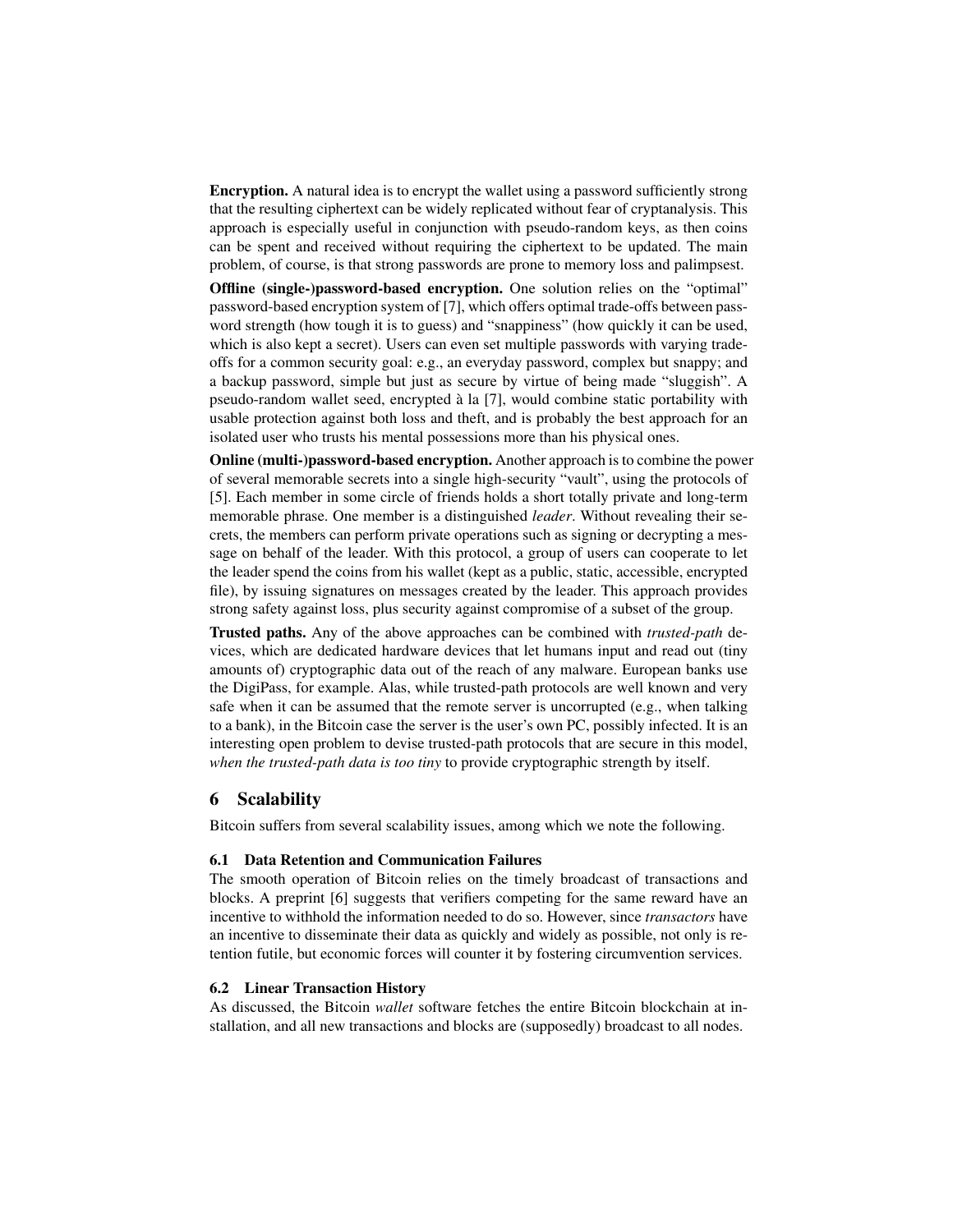The Bitcoin nodes cryptographically verify the authenticity of all blocks and transactions as they receive them. Clearly, this approach introduces a scalability issue in the longer term, in terms of both network bandwidth, and computational overhead associated with cryptographic transaction verification. The scalability issue can be worrying for smart phones with limited bandwidth, computational power, and battery supply.

The scalability issue can be addressed with a subscription-based filtering service. Recall that Bitcoin nodes can be divided into broadly two classes, *verifiers* and *clients*. Verifiers create new blocks and hence mint new coins. Verifiers are mostly nodes with ample computational and bandwidth resources, typically desktop computers. By contrast, clients are Bitcoin nodes that are not actively minting new coins, such as smart phones. While verifiers have incentives to receive all transactions (to earn transaction fees), clients may not care. In particular, all that is needed for clients to spend their coins is that they receive transactions payable to their public key(s).

Bitcoin filtering service. Our filtering service is a third-party cloud service provider which filters Bitcoin transactions, and sends only relevant transactions to nodes that have registered for the service. A Bitcoin client (e.g., a user's smartphone) can send a cryptographic capability to the filtering service, which allows the filtering service to determine whether a transaction is payable to one or more of its public keys.

We identify the following desirable security and usability requirements.

- *Unlinkability without the capability.* While a user may allow the filtering service to determine which transactions are payable to itself, no other party should be able to link a user's multiple public keys better than they can today (i.e., without the filtering service).
- *Forward security.* The filtering service should be able to update its capability periodically, such that in the case of compromise or a subpoena, the revealed capability can allow one to identify new transactions targeted to a specific user, but cannot be used to link the users' transactions in the past.
- *Reasonable false positives and low false negatives.* A false positive is when the filtering service mistakenly sends a user a non-relevant transaction. False positives wastes a user's bandwidth and computational power, but a user can locally detect such false positives after receiving the transactions. A false negative is when the filtering service fails to send a user a relevant transaction. The false negative rate should ideally be 0.

Constructing a filtering service. We now propose a potential approach to build such a filtering service, in a way that is backward compatible with today's Bitcoin. Assume that the user and the filtering service are weakly time synchronized. A user can generate a random Message Authentication Code (MAC) key  $K$  and share it with the filtering service. This MAC key  $K$  will be used as the initial MAC key. For forward security, in every time epoch (e.g., every day), both the user and the filtering service will update their MAC key by applying a Pseudo-Random Generator (PRG):  $K \leftarrow PRG(K)$ . The MAC key  $K$  will then be used as below. When the user needs to pick a public key to receive money, it will pick a public key PK whose hash  $H(PK)$  satisfies the following condition:  $\mathsf{MAC}_K(H(\mathsf{PK})) \bmod 2^\ell = 0$ . In particular, when  $\ell$  is not too large, the user can find such a public key by randomly generating public-private key pairs until a public-key satisfying the above condition is found.  $\ell$  is a parameter used to engineer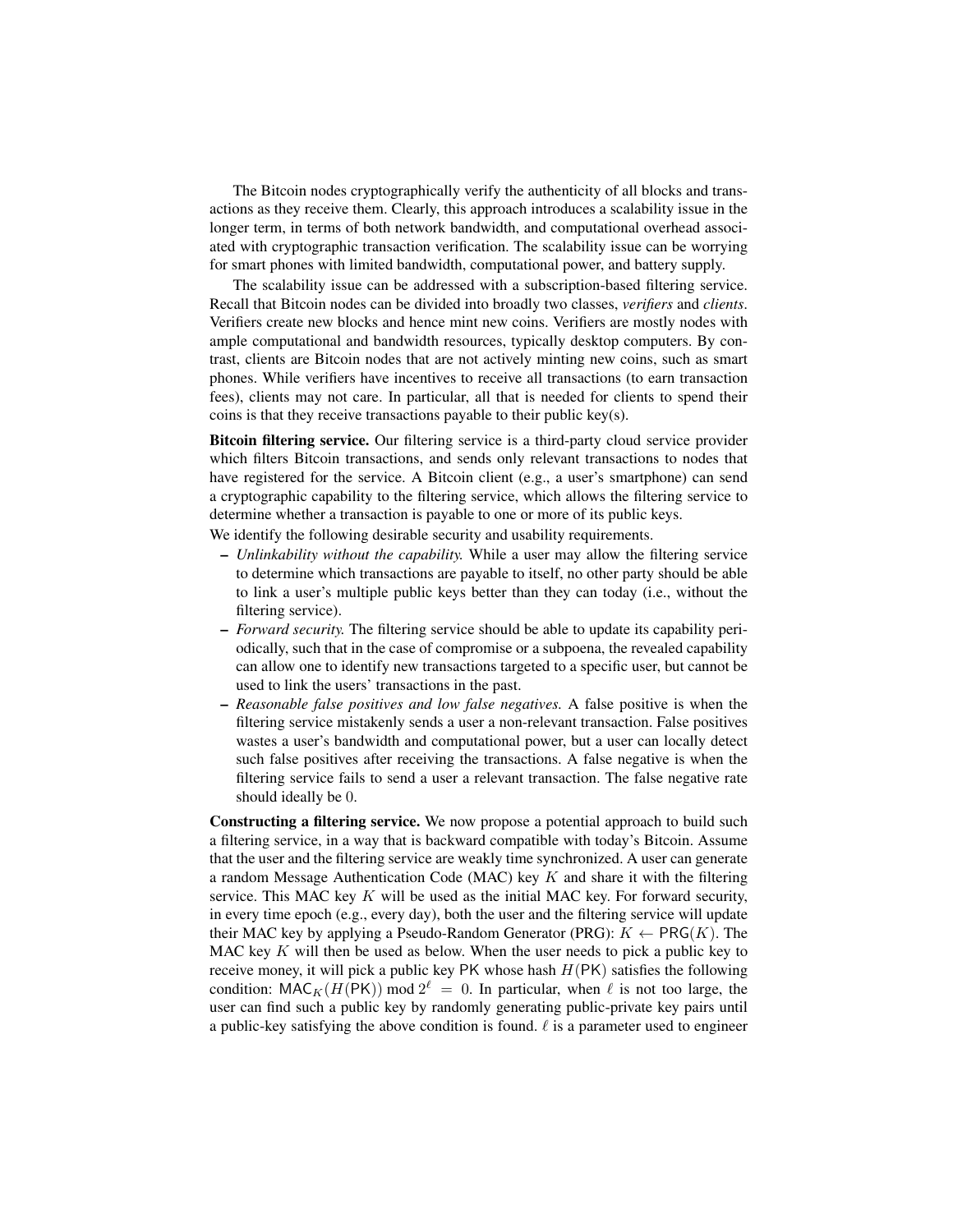the tradeoff between the false positive rate and the computation cost needed to generate public keys. Since a transaction payable to user A includes user A's public key hashes in one or more outputs, the filtering service can now identify transactions possibly targeted for user A by checking the above condition.

#### 6.3 Delayed Transaction Confirmation

Another related scalability issue is delayed transaction confirmation. In the current implementation, a new block is generated about every 10 minutes, so it takes at least 10 minutes or so to get a transaction confirmed. This can be problematic in certain application scenarios, e.g., on-demand video playback Worse still, after a single confirmation it is still possible the transaction is a double spend, and the blockchain has forked.

One approach, already seen in the Bitcoin ecosystem, uses intermediate "semitrusted" third parties acting as short-term banks, issuing the Bitcoin equivalents to cashiers' checks (essentially, a transaction signed by the bank's key). Banks would have no incentive to double-spend, as their fraud would immediately become apparent to all.

Another approach is to fundamentally reduce the transaction confirmation delay by re-parameterizing the computational puzzles to reduce the average block creation interval from 10 minutes to 10 seconds. However, this would increase the forking propensity on slow communication networks, which could become a concern.

#### 6.4 Dynamically Growing Private Key Storage

To achieve better anonymity, users are urged to use a different public key for each transaction. However, this means that the user has to store the corresponding private keys for all previously generated public keys — a private key should only be deleted if one is certain that no payment to its public key will ever be made (lest zombie coins result). Aside from size, the dynamic nature of the private key storage is another difficulty.

Pseudo-random generation of private keys. An easy answer to both concerns, already mentioned, is to generate all of one's private keys pseudo-randomly from a static secret.

Explicit expiration of public keys. Another way to address this problem is to introduce explicit expiration dates for public keys, and ensure that no money can be sent to expired keys, or that such money can be reclaimed somehow. In any case, it is good practice that keys be made to expire, and this should be encouraged. In view of this, it seems desirable to give the scripting language facilities for reading and comparing timestamps.

# 7 Improving Anonymity with Reduced Trust

Bitcoin partially addresses the anonymity and unlinkability issue, by allowing users to use different addresses and public keys in every transaction. However, Bitcoin still exposes their users to a weak form of linkability. Specifically, multiple public keys of the same user can potentially be linked when the user pays change to herself, in which case two or more of a single user's public keys will appear in the same transaction [17].

To improve users' anonymity, third-party services called *mixers* have emerged, that take multiple users' coins, mix them, and issue back coins in equal denominations. Today, the mixers are trusted entities, in the sense that users send money to the mixer, trusting that it will issue back the money later. As a malicious mixer can cheat and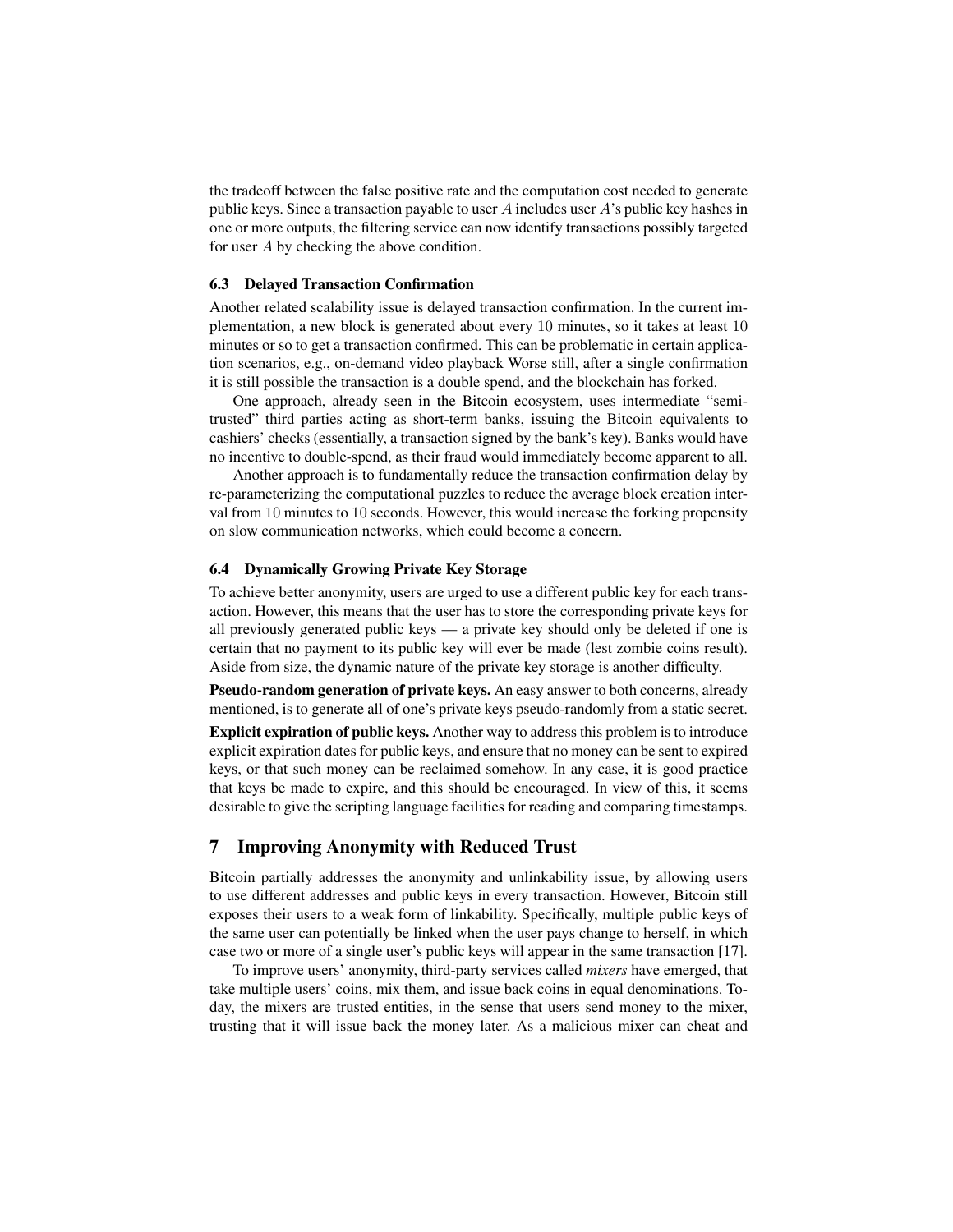

Fig. 1: A fair exchange protocol: mixing Bitcoins with an untrusted mixer.

not pay the money back, a cautious user could send the money to the mixer in small amounts, and only continue sending when the mixer has paid back. However, this approach is unscalable, especially as each transaction can take 10 minutes to confirm.

An alternative and better approach is to implement a *fair exchange* protocol. One contribution of this paper is to demonstrate how to implement such a fair exchange protocol in Bitcoin in a backward compatible manner.

#### 7.1 A Fair Exchange Protocol

A fair exchange protocol consists of three types of transactions:

- $-$  A *commitment transaction*, denoted  $TxComm_A$  or  $TxComm_B$ , commits a party to the money exchange;
- $-$  A *refund transaction*, denoted  $T \times \text{Refund}_A$  or  $T \times \text{Refund}_B$ , refunds a party's committed money at a future date, in case the exchange protocol aborts.
- $-$  A *claim transaction* denoted TxClaim<sub>A</sub> or TxClaim<sub>B</sub>, allows a party to claim the other party's committed money. To ensure fairness one party conducts the first claim transaction in which it must publish a secret which enables the second claim.

Secrets setup phase. As depicted in Figure 2, Alice and Bob perform key generation, and exchange public keys. The reasons for each party to generate two key pairs is to later use different keys for different transactions to ensure unlinkability. Alice and Bob then engage in a cut-and-choose protocol. At the end of the protocol, the remaining set indexed by  $\overline{I} := [n] \setminus I$  will later be used in the fair exchange. Specifically, the hash values  $\{H(a_i + b_i) : \forall i \in \overline{I}\}\$  will later be included in the output script of  $TxComm_A$ , and the hash values  $\{H(b_i) : \forall i \in \overline{I}\}\$  will be later included in the output script of  $TxComm<sub>B</sub>$ . For Bob to claim Alice's committed money  $TxComm<sub>A</sub>$ , it has to reveal all of the correct  $\{a_i + b_i : i \in \overline{I}\}\$ , such that their hash values match those in  $TxComm_A$ . For Alice to later claim Bob's committed money  $TxComm_B$ , it only has to reveal one  $b_i$ for some  $i \in \overline{I}$ , such that it matches one hash value in TxComm<sub>B</sub>. The key to ensuring fairness is that when Bob claims  $\mathsf{TxComm}_A$ , it has to reveal the secrets  $\{a_i+b_i : i \in I\}$ , allowing Alice to learn the values of  $\{b_i : i \in \overline{I}\}$ , enabling Alice to claim  $\mathsf{TxComm}_B$ .

A cheating Bob can potentially supply Alice with the wrong  $H(b<sub>i</sub>)$  values, in an attempt to prevent Alice from claiming  $TxComm<sub>B</sub>$ , while retaining its own ability to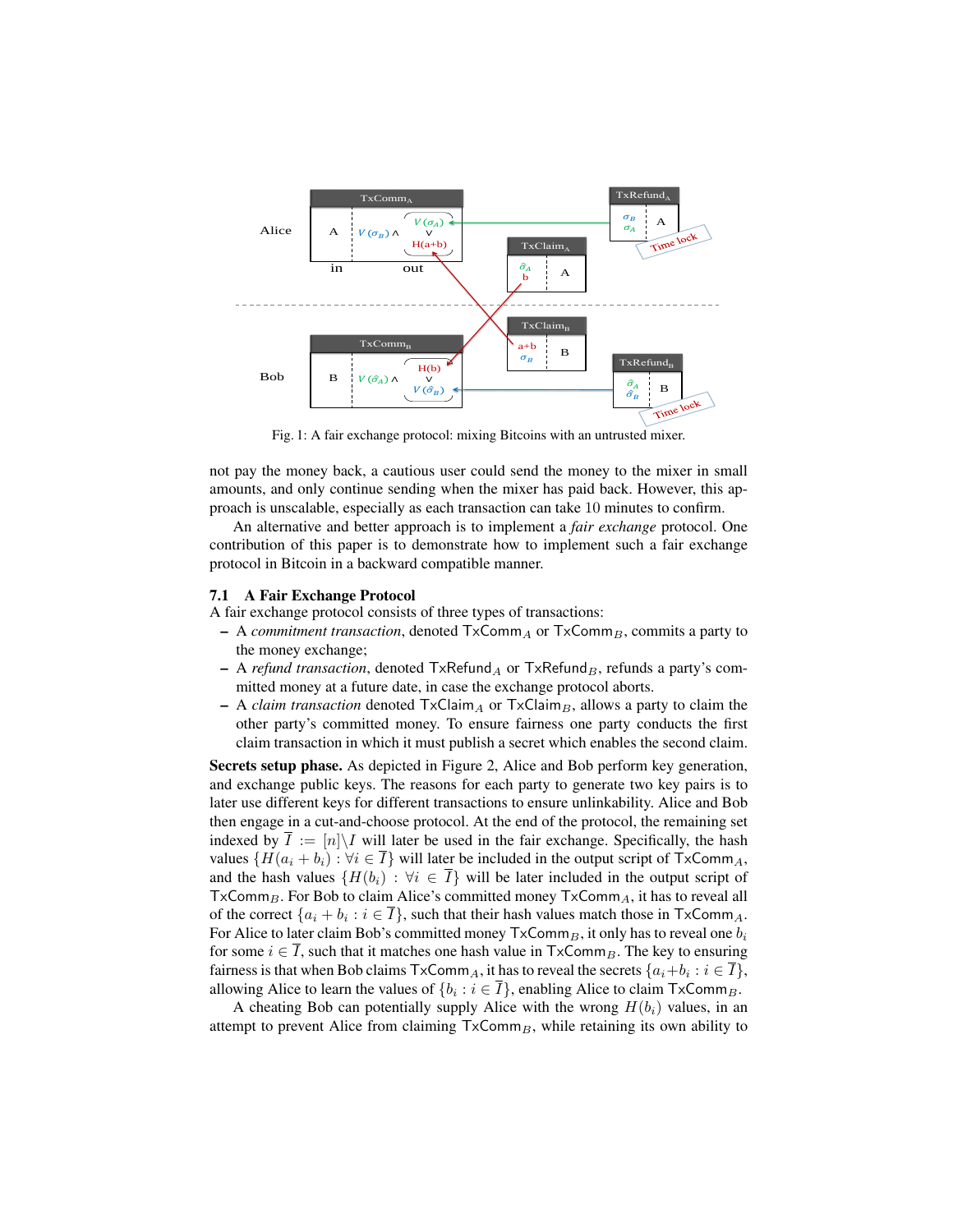```
1. A: Select random key pairs (PK_{A1}, SK_{A1}) and (PK_{A2}, SK_{B2})<br>B: Select random key pairs (PK_{B1}, SK_{B2}) and (PK_{B2}, SK_{B2})Select random key pairs (PK_{B1}, SK_{B1}) and (PK_{B2}, SK_{B2})
A \Leftrightarrow B : Exchange public keys<br>2. A: Select random secrets
    A: Select random secrets \Omega_A = \{a_1, a_2, \ldots, a_n\}<br>B: Select random secrets \Omega_B = \{b_1, b_2, \ldots, b_n\}Select random secrets \Omega_B = \{b_1, b_2, \ldots, b_n\}A \rightarrow B : \Omega_AB \rightarrow A: {\overrightarrow{H}(a_i + b_i), H(b_i): \forall i \in [n]}
3. A \rightarrow B : random index set I \subseteq [n], s.t. |I| = n - kB \to A : \{b_i | i \in I\}A: \forall i \in I: verify correctness of previously received H(a_i + b_i), H(b_i)
```


```
<PK A2> CHECKSIGVERIFY
IF // refund case
<PK B2> CHECKSIG
ELSE // claim case
  HASH
  DUP <H(b1)> EQUAL SWAP
 DUP <H(b2)> EQUAL SWAP
  <H(b3) > EQUAL
 BOOLOR BOOLOR
ENDIF
                                       <PK B1> CHECKSIGVERIFY
                                       IF // refund case
                                         <PK A1> CHECKSIG
                                       ELSE // claim case
                                         HASH <H(a1 + b1)> EQUALVERIFY
                                         HASH <H(a2 + b2)> EQUALVERIFY
                                         HASH <H(a3 + b3)> EQUAL
                                       ENDIF
```
Fig. 3: *On left:* Output script of TxComm<sub>B</sub>. *On right:* Output script of TxComm<sub>A</sub>.

claim TxComm<sub>A</sub>. Suppose that  $\overline{I}$  has size k. Through elementary probability analysis, we can show that a cheating  $B$  can succeed only with very small probability:  $Pr[B$  succeeds in cheating  $=1/\binom{n}{k} \simeq 1/n^k$ .

**Transaction setup phase — Bob.** Bob generates  $TxComm<sub>B</sub>$ , using an output script that will allow 2 forms of redemption. The redemption can either be the refund transaction (dated in the future), with an input script signed by  $SK_{A2}$  and  $SK_{B2}$ , or the claim transaction with an input script signed by  $SK<sub>A2</sub>$  and supplying any one of Bob's secrets from the set  $\{b_i : i \in \overline{I}\}$ . Figure 3 shows an example of  $TxComm_B$ 's output script for set  $\overline{I}$  of size  $k = 3$ .

Bob then generates a partial  $TxRefund_B$  releasing his money, with the locktime set to t+3 (timing in units of 'certain transaction confirmation time', an agreed number of block times, plus a buffer), with this incomplete input script:  $\langle \text{sig B2} \rangle$  1. Bob sends the partial  $TxRefund_B$  to party A, who verifies the locktime, and adds his signature to the input script  $\langle \text{sig B2} \rangle$  1  $\langle \text{sig A2} \rangle$ , and returns the completed refund transaction to Bob. Bob verifies the signed  $TxRefund_B$  and publishes  $TxComm_B$  and  $TxRefund<sub>B</sub>$ , and is now committed to the exchange.

**Transaction setup phase — Alice.** Alice waits until  $TxComm<sub>B</sub>$  confirms, verifies TxRefund<sub>B</sub> and checks the value. Alice generates TxComm<sub>A</sub>, again using an output script that allows 2 forms of redemption. The first form enables the refund transaction, requiring signature by  $SK_{B1}$ and  $SK_{A1}$ . The second form allows the claim transaction requiring signature by  $\mathsf{SK}_{B1}$  and all of  $\{a_i + b_i : i \in \overline{I}\}$ . Figure 3 shows an example output script of  $TxComm_A$ , for a set  $\overline{I}$  of size  $k = 3$ .

Then, Alice generates  $TxRefund_A$ , with the locktime set to t+1, with the incomplete input script  $\langle \text{sig } A1 \rangle$  1 and with a standard output addressed to PK<sub>A1</sub> (returning the money to herself). Alice sends this incomplete  $TxRefund_A$  to Bob. Bob verifies the locktime and adds his signature to the input script:  $\langle \text{sig Al} \rangle$  1  $\langle \text{sig Bl} \rangle$ , and returns the now complete transaction to Alice. Alice verifies the returned  $TxRefund_A$